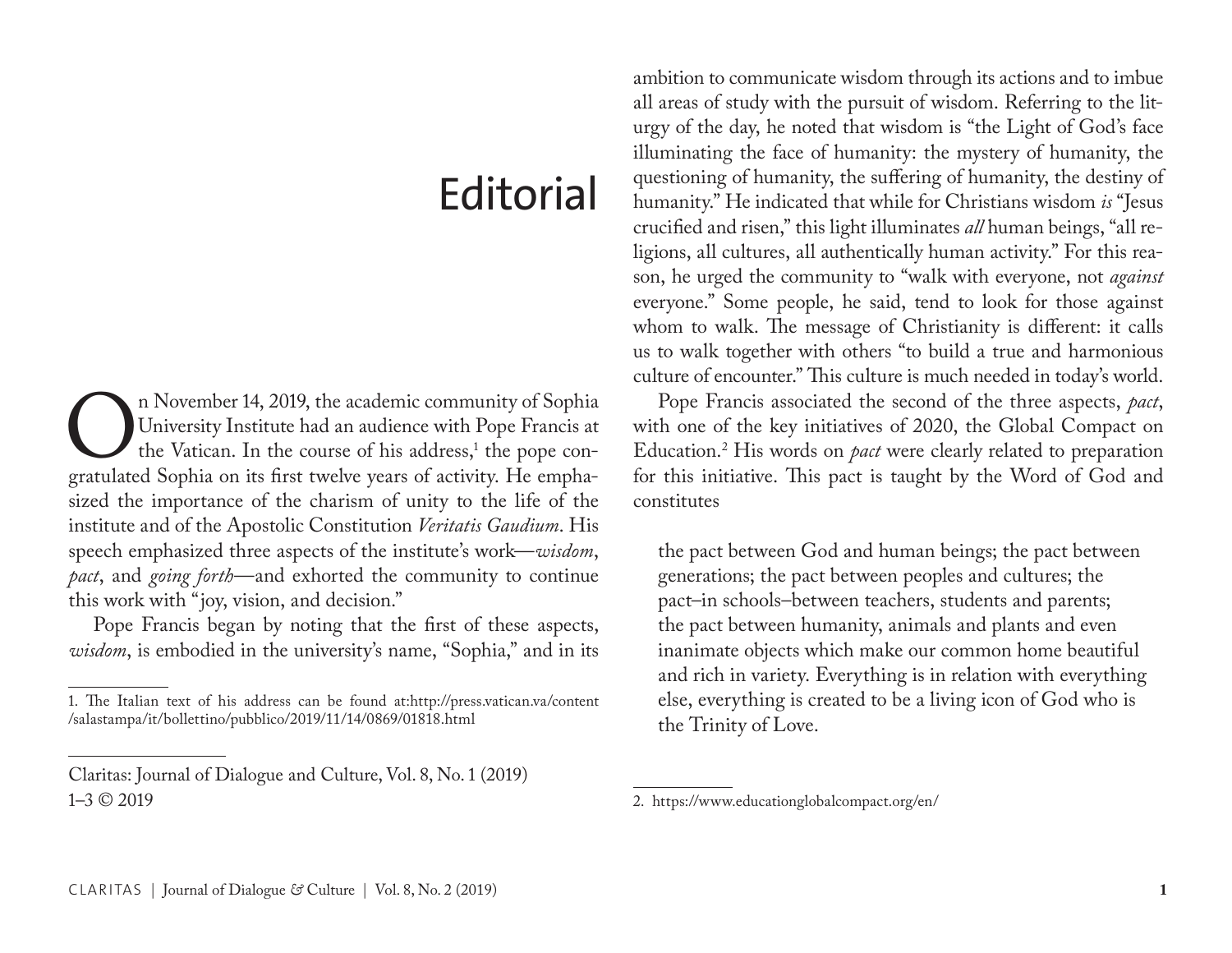For this reason, he said, we must prioritize educating ourselves to live this pact and indeed to "be this living pact in all of its dimensions." In this way, we open the path to a "new civilization that embraces humanity and the cosmos in universal fraternity."

The third of these aspects, *going forth*, Pope Francis established as the foundation for the other two. If we do not "go forth," then we do not encounter wisdom, and if we do not "go forth," then the pact does not reach everyone in "ever greater and more inclusive concentric circles." Only by "going forth" do we encounter the faces of our brothers and sisters, "with their wounds and aspirations, their questions and gifts." We must study and learn with "heart, mind and hands" to go to Him "outside the camp" (Heb 13:13), to encounter the "face of God 'outside the camp' in every brother and sister."

It is easy to relate this message to the contents of this issue of *Claritas: Journal of Dialogue and Culture,* which explores various expressions of these three aspects of our work and their interrelation.

The first contribution to this issue of *Claritas* is the translation of a talk by Chiara Lubich that was recently published for the first time in Italian.3 In 2012, *Claritas* 1, no. 1 (2012) published one of Lubich's earlier accounts of her 1949 mystical experience, drawn from a talk in 1961 in which Chiara spoke publicly about this experience for the first time. On the occasion of the talk we now publish, however, Chiara expressed some dissatisfaction with that earlier version. In this more recent talk, Chiara speaks with intense emotion, as though she is reliving the experience, almost whispering at times and linking her phrases with words like "and" and "so." The translation has avoided "smoothing out" the English to

preserve the tone of the original presentation. Chiara is speaking from memory and was not aware at the time of the presentation that many writings from this period had in fact been preserved. Later, in the context of the Abba School, when she collaborated in the production of a canonical text of *Paradise '49*, this talk was adapted as the basis for a narrative introduction to the experience that was elaborated in 1986 and incorporated into the text in 1991. For part of this text, especially as it relates to the Pact between Chiara and Foco, see *Claritas* 2, no. 1 (2013). An overview of the whole text, by Fabio Ciardi, is found in "Traveling Paradise," *Claritas: Journal of Dialogue and Culture* 8, no. 1 (2019).

The text published here will be of interest even after the canonical version of *Paradise '49* is published, for it expresses Chiara's memory of the events twenty years later. In it, we find an expression of wisdom speaking, and the whole experience is built on a pact: on that between Chiara Lubich and Igino Giordani but also on a more expansive pact that takes on cosmic significance.

The connection between this mystical experience and the theme of "going forth" is elaborated in the articles that follow. Peter Casarella offers his overview of the figure of Chiara Lubich and her spirituality, as well as its relevance to a number of concrete situations, including dialogue and the economy of communion. Roberto Catalano situates the life of the Focolare Movement in the broader context of the ecclesial movements that emerged around the time of the Second Vatican Council and renewed attention to the church's mission and dialogues. Piero Coda takes up the theme of mission and dialogue in the context of a specific experience of dialogue with Shia Muslims organized by the Sophia University Institute and the Islamic Centre of England. Finally, Cherylanne Menezes recounts the history of contact between the

<sup>3.</sup> It is published as "Paradiso '49: Una narrazione vent'anni dopo," *Nuova Umanità* 234 (2019): 15–34.